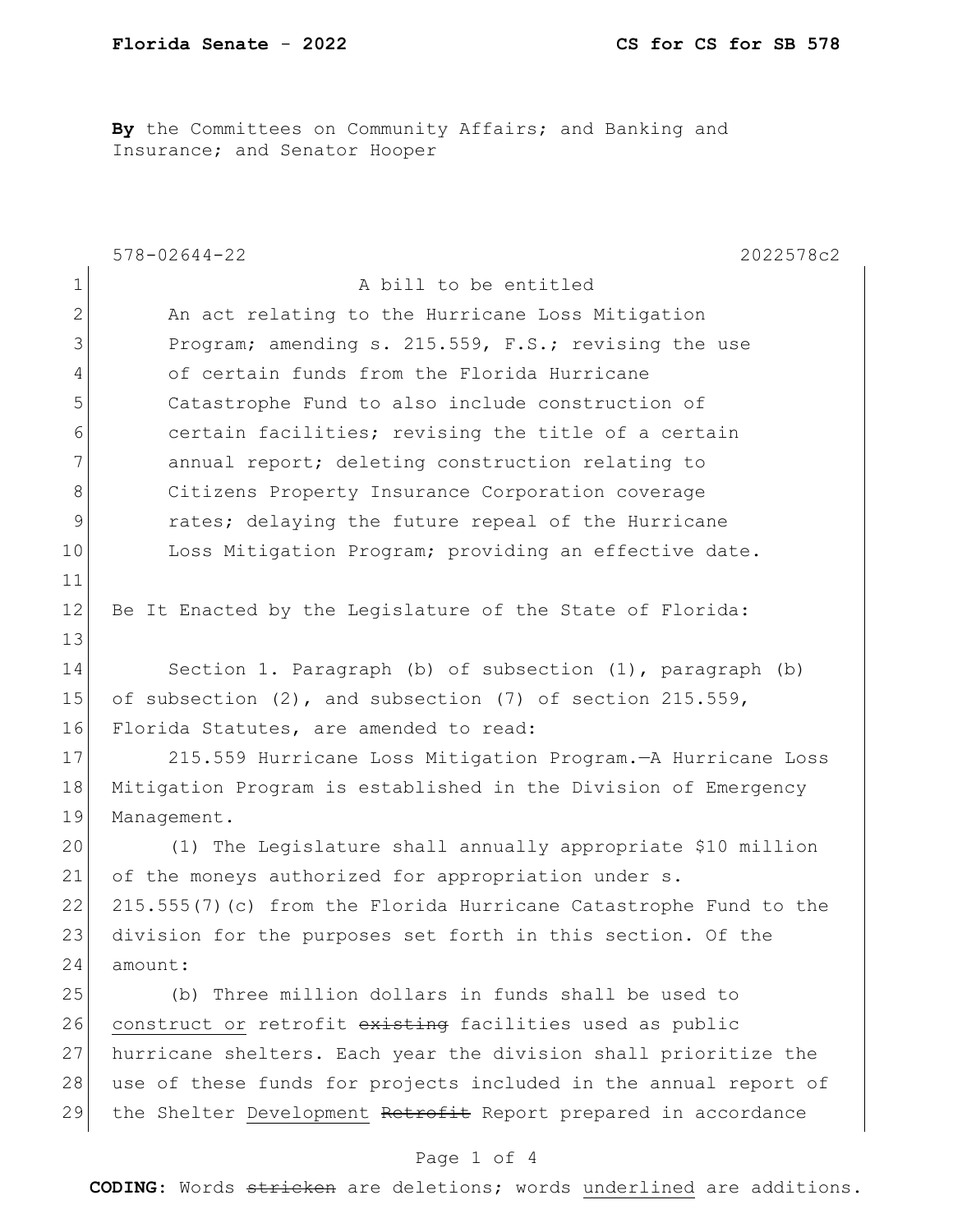578-02644-22 2022578c2 with s. 252.385(3). The division must give funding priority to projects in regional planning council regions that have shelter 32 deficits and to projects that maximize the use of state funds. 33 (2) (b)1. The Manufactured Housing and Mobile Home Mitigation and Enhancement Program is established. The program shall require the mitigation of damage to or the enhancement of homes for the areas of concern raised by the Department of Highway Safety and Motor Vehicles in the 2004-2005 Hurricane Reports on the effects of the 2004 and 2005 hurricanes on manufactured and mobile homes in this state. The mitigation or enhancement must include, but need not be limited to, problems associated with 42 weakened trusses, studs, and other structural components caused 43 by wood rot or termite damage; site-built additions; or tie-down systems and may also address any other issues deemed appropriate by Tallahassee Community College, the Federation of Manufactured 46 Home Owners of Florida, Inc., the Florida Manufactured Housing 47 Association, and the Department of Highway Safety and Motor Vehicles. The program shall include an education and outreach component to ensure that owners of manufactured and mobile homes 50 are aware of the benefits of participation.

51 2. The program shall be a grant program that ensures that 52 entire manufactured home communities and mobile home parks may 53 be improved wherever practicable. The moneys appropriated for 54 this program shall be distributed directly to Tallahassee 55 Community College for the uses set forth under this subsection.

56 3. Upon evidence of completion of the program, the Citizens 57 Property Insurance Corporation shall grant, on a pro rata basis, 58 actuarially reasonable discounts, credits, or other rate

## Page 2 of 4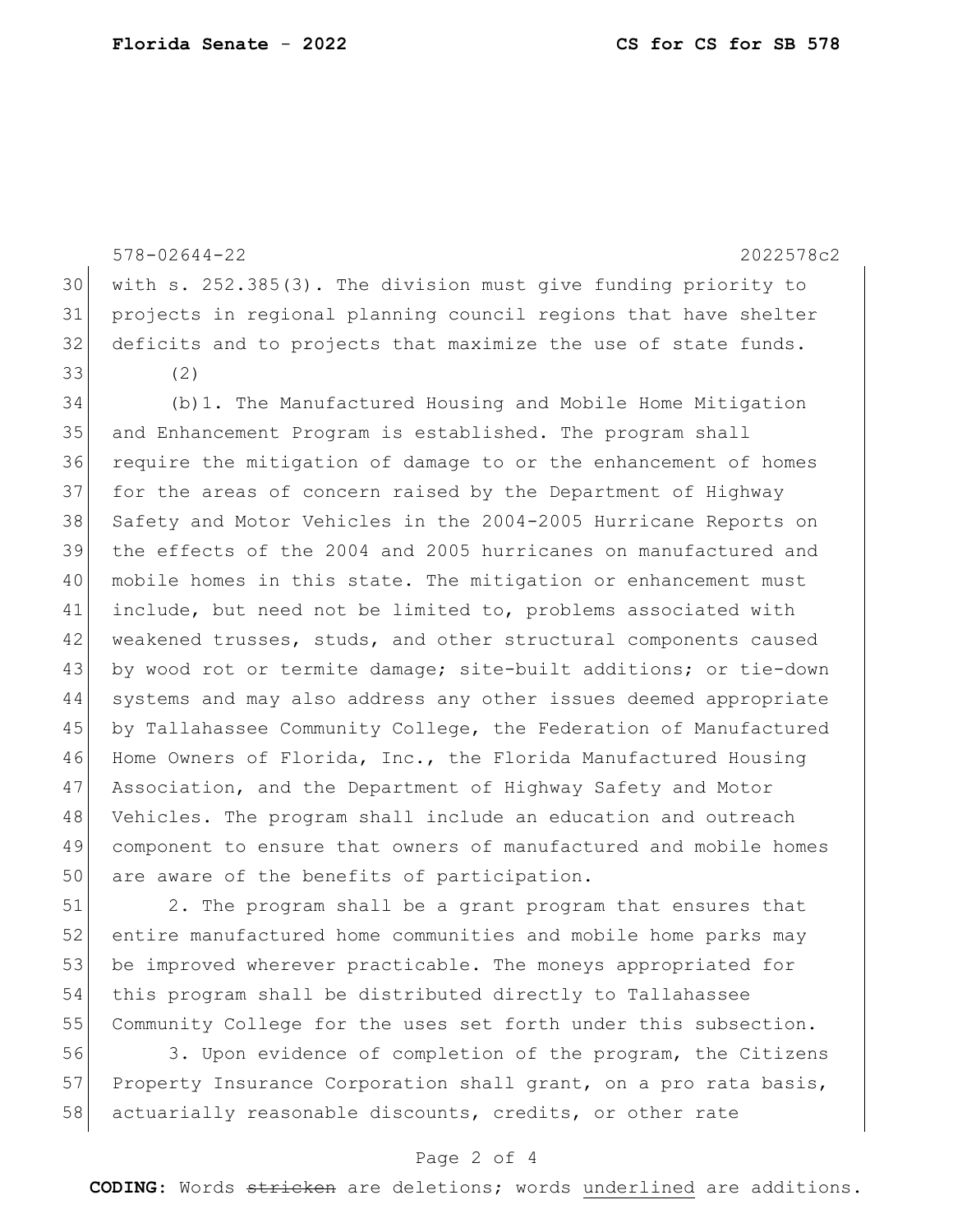81

578-02644-22 2022578c2 59 differentials or appropriate reductions in deductibles for the 60 properties of owners of manufactured homes or mobile homes on 61 which fixtures or construction techniques that have been 62 demonstrated to reduce the amount of loss in a windstorm have 63 been installed or implemented. The discount on the premium must 64 be applied to subsequent renewal premium amounts. Premiums of 65 the Citizens Property Insurance Corporation must reflect the 66 location of the home and the fact that the home has been 67 installed in compliance with building codes adopted after 68 Hurricane Andrew. Rates resulting from the completion of the 69 Manufactured Housing and Mobile Home Mitigation and Enhancement 70 Program are not considered competitive rates for the purposes  $71 \mid$  s. 627.351 (6) (d) 1. and 2.

72 4. On or before January 1 of each year, Tallahassee 73 Community College shall provide a report of activities under 74 this subsection to the Governor, the President of the Senate, 75 and the Speaker of the House of Representatives. The report must 76 set forth the number of homes that have taken advantage of the 77 program, the types of enhancements and improvements made to the 78 manufactured or mobile homes and attachments to such homes, and 79 whether there has been an increase in availability of insurance 80 products to owners of manufactured or mobile homes.

82 Tallahassee Community College shall develop the programs set 83 forth in this subsection in consultation with the Federation of 84 Manufactured Home Owners of Florida, Inc., the Florida 85 Manufactured Housing Association, and the Department of Highway 86 Safety and Motor Vehicles. The moneys appropriated for the 87 programs set forth in this subsection shall be distributed

## Page 3 of 4